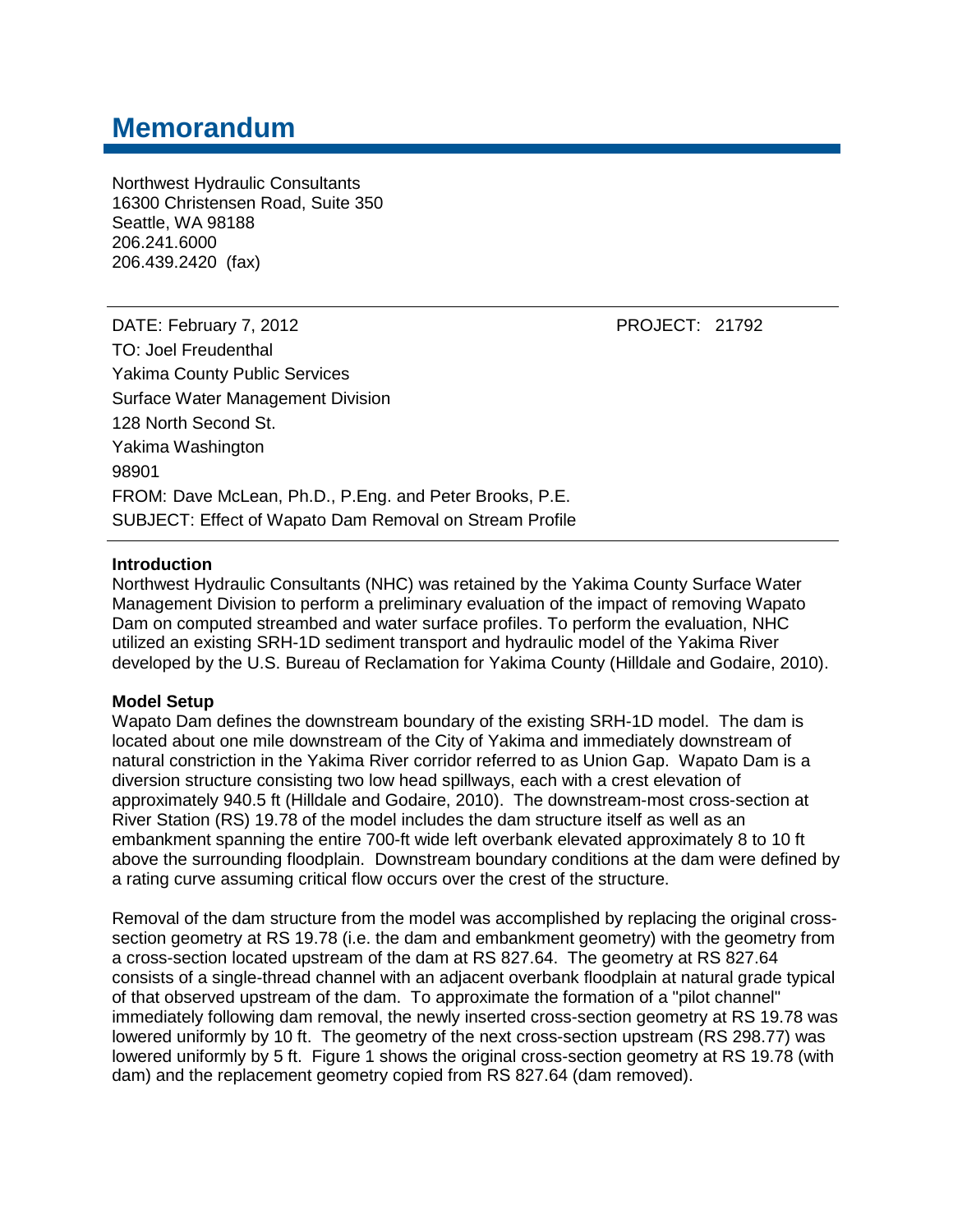To account for changes to the downstream boundary condition following dam removal a new rating curve was computed using a duplicate HEC-RAS hydraulic model. The new rating curve was computed assuming normal depth with an estimated slope of 0.0026, for discharges ranging from 300 to 70,000 cfs. The rating curve based on normal depth was then inserted into SRH-1D model for all dam removal runs. The same upstream boundary conditions for each run relied on the same hydrologic time series and sediment inflows as that in the Bureau's original model (Hilldale and Godaire, 2010). The specific hydrologic time series utilized for these SRH-1D runs included an average 25-year hydrograph based on observations from water years 1985-2009. The Bureau determined that this record would best represent probable future hydrology.

Two different dam removal scenarios were evaluated to test the sensitivity of varying the width of active channel erosion on the degradation profile. Scenario 1 uses the same erosion limits utilized in the Bureau's model, i.e. erosion is allowed to occur across the entire cross-section. Scenario 2 sets the erosion limits to the active bank stations at each cross-section between the dam (RS 19.78) upstream approximately three miles to RS 15646.45. This location corresponds to the downstream limit of the existing levee structure on the left overbank of the Yakima River.



**Figure 1.** Comparison of downstream boundary cross-section with and without Wapato Dam.

# **Results**

Figure 2 compares the existing (with dam) streambed profile with those computed by the SRH-1D model 25 years after removal of Wapato Dam. Results from both Scenarios 1 and 2 show a similar pattern of degradation of the streambed profile with 2 to 10 ft of vertical incision computed between the Wapato Dam to approximately 1.7 miles (9,000 ft) upstream. However,



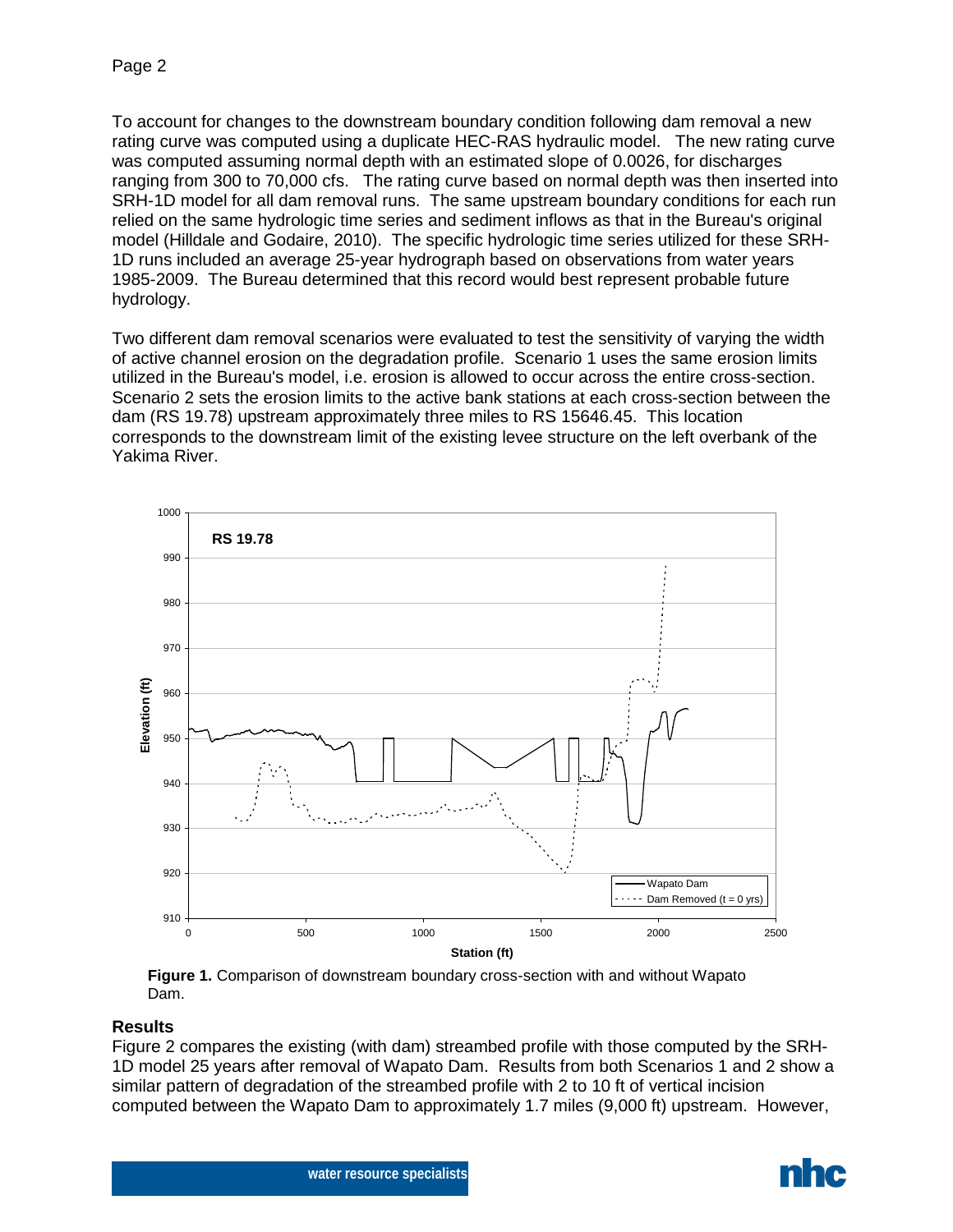slightly less degradation is computed under Scenario 1 from 3,500 ft to 5,500 ft upstream of the dam. Both Scenarios 1 and 2 show little degradation upstream of the 1.7 mile station.

Figure 2 also shows the computed flood profiles for the estimated 100-year event. Flood profiles were computed using HEC-RAS and the channel geometry computed by SRH-1D after 25 year runs. The 100-year discharge, as reported in a preliminary draft of the Yakima County Flood Insurance Study (FIS), is 59,700 cfs (FEMA, 2009). Results indicate that removal of the dam would decrease 100-year flood levels by 2 to 11 ft up to 1.7 miles upstream of the dam, with the most pronounced decrease occurring in the first 1,000 ft immediately upstream of the dam. Upstream of the 1.7 mile river station, computed changes in flood levels from dam removal are negligible.

The computed flood level is not particularly sensitive to the different erosion limits set in Scenarios 1 and 2. It is interesting to note that while Scenario 2 results in generally lower streambed elevations the flood levels are slightly higher compared to Scenario 1. A likely explanation is that the Scenario 2 erosion limits (set to the active bank stations) do not allow deposits in overbank areas to be eroded. As such aggradation can occur unimpeded in the overbanks resulting in a net decrease in conveyance area and slightly higher computed water levels.



**Figure 2.** Comparison of streambed and 100-year flood profiles for existing conditions and those computed 25 years after dam removal.

Figure 3 illustrates the evolution of the Scenario 1 streambed profile over 25 years. In the first year a substantial amount of degradation is computed in the 2,500 ft reach immediately upstream of the dam. This type of rapid degradation would likely be caused by upstream migration of a knickpoint. After the first year, as the local stream gradient is reduced,



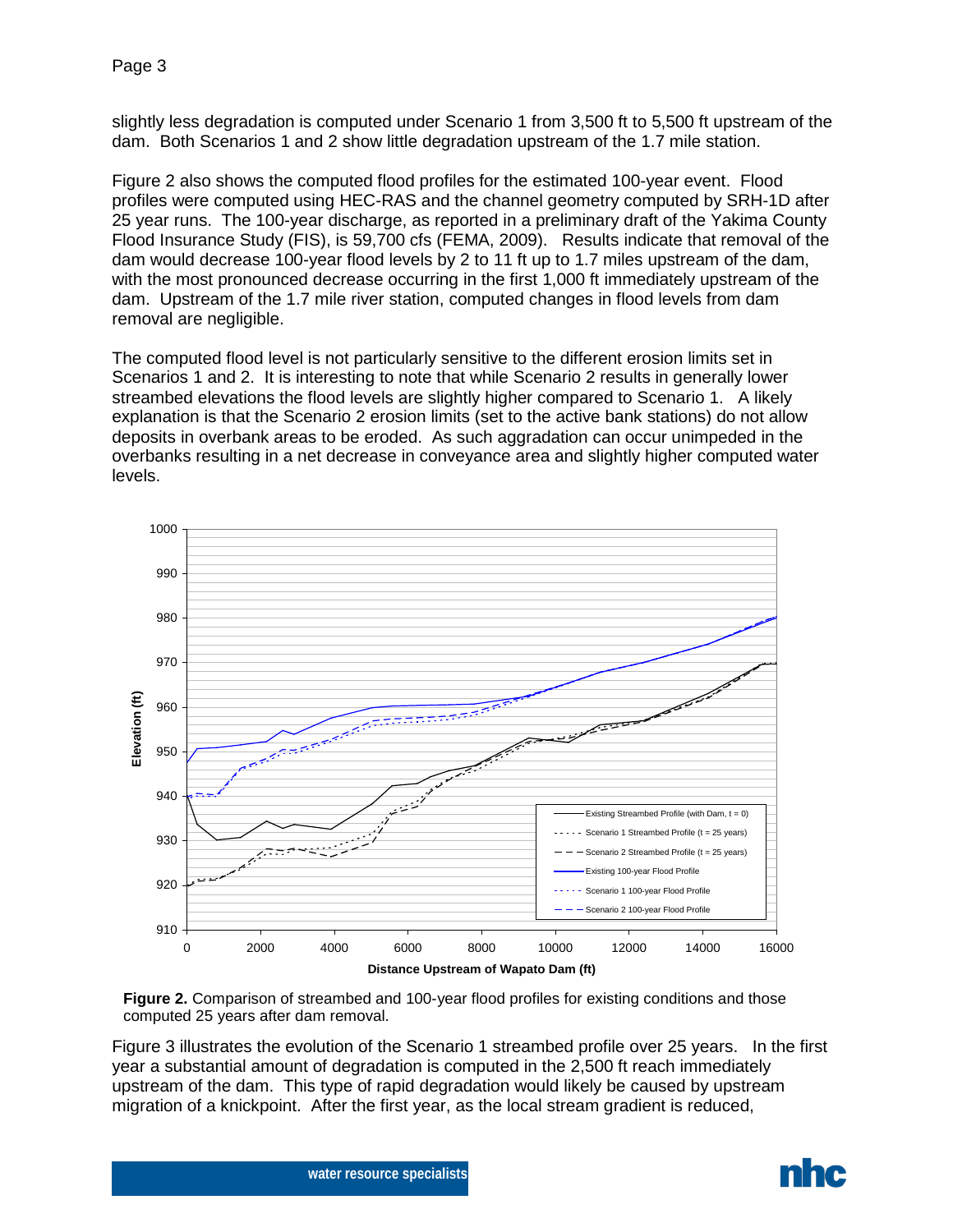degradation occurs more uniformly, but at varying rates, along the lower 1.7 miles of the study reach.

It is interesting to note that from year 10 to 15 the rate of vertical degradation appears to double compared to the previous 10 years. A cursory glance at the 25 year average hydrograph, shown in Figure 41 of the Bureau's 2010 report, may provide a partial explanation. This hydrograph indicates that during this 5 year period (1994-1999) relatively high flows with a corresponding increased transport capacity occurs annually. Following this period, in years 15 to 20, some aggradation is computed to occur along a portion of the lower 1.7 mile reach possibly as a result of the relatively 'dry' period between observed between 1999 and 2004 (Hilldale and Godaire, 2010, Fig 41). The last 5 years of the SRH-1D model run results in relatively little change to the streambed profile which indicates an approach toward equilibrium.



**Figure 3.** Evolution of the streambed profile.

Further evidence of equilibrium is suggested by the change, relative to the initial condition ( $t = 0$ ) years) of thalweg elevation and surface median particle diameter (D50) over time as shown in Figures 4 and 5, respectively. Each of these figures present results computed under Scenario 1 at six select cross-sections. Figure 4 shows that changes to thalweg elevation towards the end of the 25 year run begin to approach a constant, or near constant, value. Figure 5 indicates that D<sub>50</sub> sediment size initially increases with coarsening of the surface material at the four lowest cross-sections in the reach, which is characteristic of degradation processes in gravel-bed rivers. However, towards the end of the 25 year run, the change of  $D_{50}$  size over time either becomes negligible or alternates within a coarser range (e.g. RS 2620.78 and 5052.80). This may be due, in part, to finer material being deposited during the previously mentioned "dry" period observed between years 15 to 20.

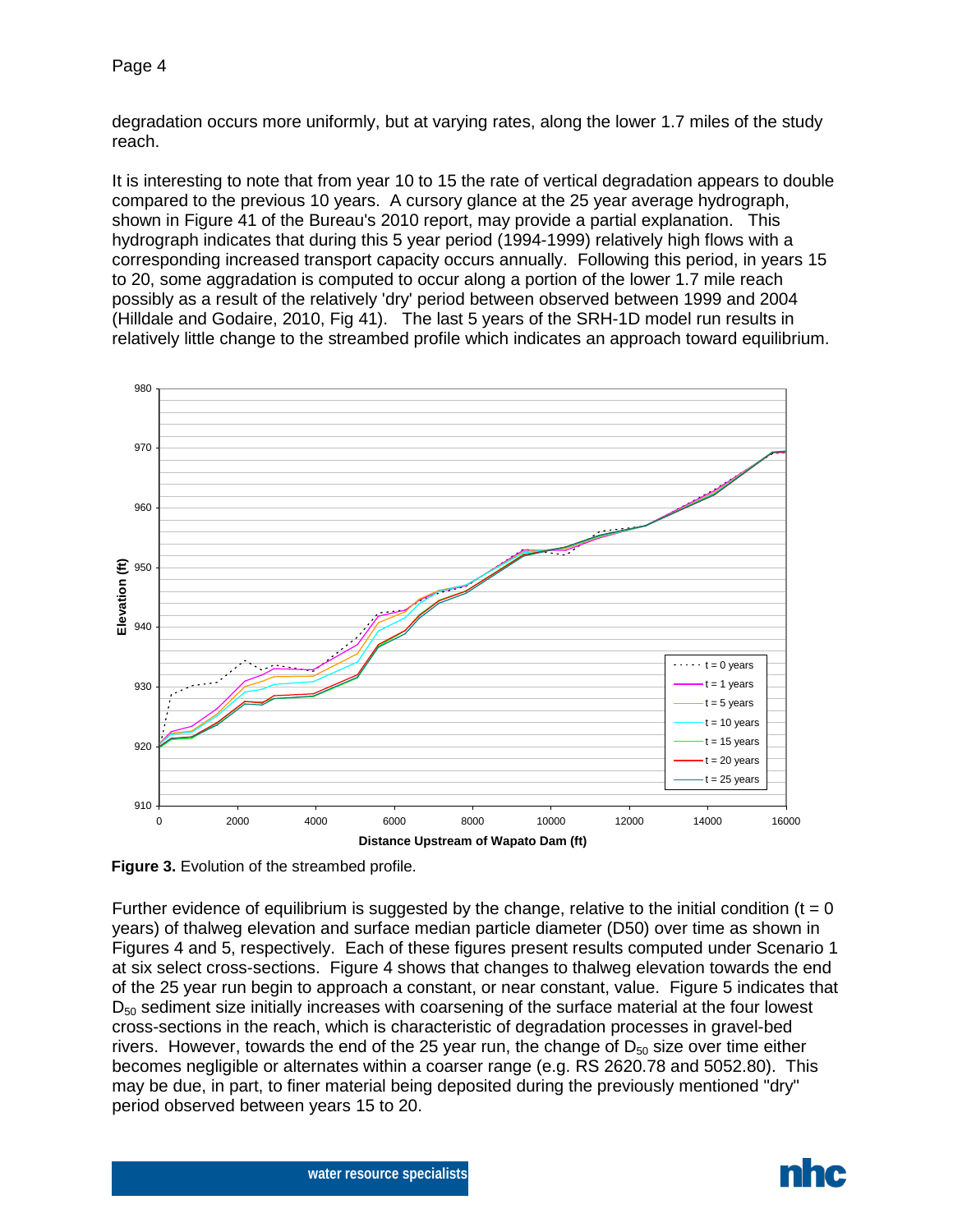Page 5



**Figure 4.** Relative change in thalweg elevation over time at six cross-sections.



**Figure 5.** Relative change in surface D50 over time at six cross-sections.

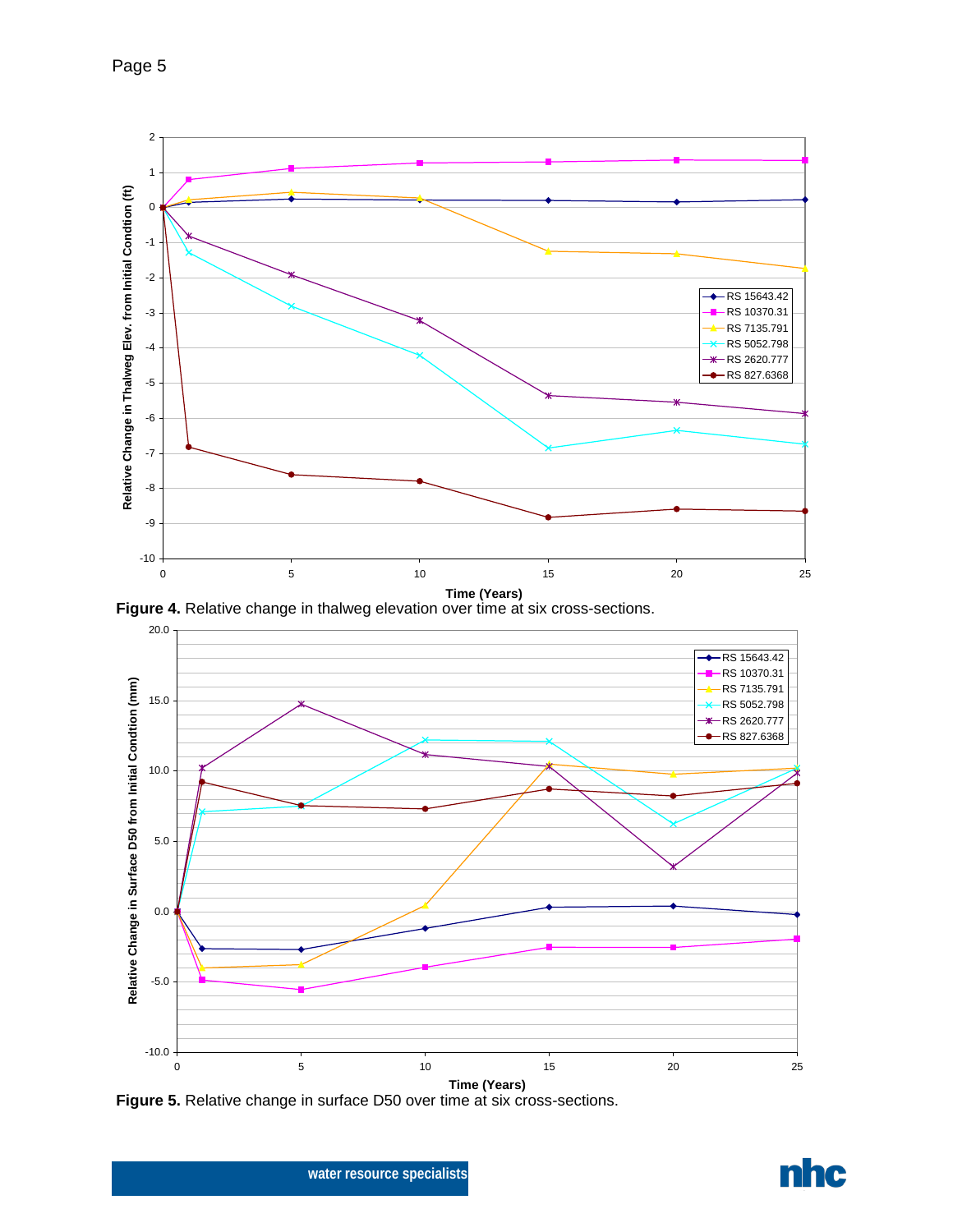Figure 6 illustrates the evolution of the channel cross-section over the 25 years for Scenario 1. The selected cross-section is located at RS 827.64, approximately 800 ft upstream of Wapato Dam. A pattern of rapid vertical incision followed by upstream knickpoint migration and channel widening is observed. Similar patterns have been observed following the recent removal of Marmot Dam on the Sandy River in Oregon (EOS, 2008), and Condit Dam on the White Salmon River in Washington [\(http://www.ecy.wa.gov/programs/wr/cwp/condit.html\)](http://www.ecy.wa.gov/programs/wr/cwp/condit.html).



**Figure 6.** Evolution of cross-sectional profile at RS 827.64.

# **Conclusion**

Removal of Wapato Dam will have impacts on both streambed and water surface profiles; although, the impacts are expected to remain within the approximately 1.7 mile (9,000 ft) reach immediately upstream of the dam. Computed results from the SRH-1D sediment transport and hydraulic model show significant streambed degradation occurs rapidly after dam removal with continued degradation propagating further upstream over the longer 25 year period. Patterns of degradation also suggest that equilibrium is attained within 25 years, meaning impacts related to dam removal are not likely to propagate further upstream over a longer period. In general these computed results appear reasonable when compared to observations made following recent dam removals. Regardless, results from a sediment transport model should be interpreted cautiously and as only indicators of general trends and time scales. The results presented in this preliminary assessment are indicative and more detailed analysis would need to be carried out to quantify potential hydraulic benefits and impacts if it were decided to proceed with this option further.